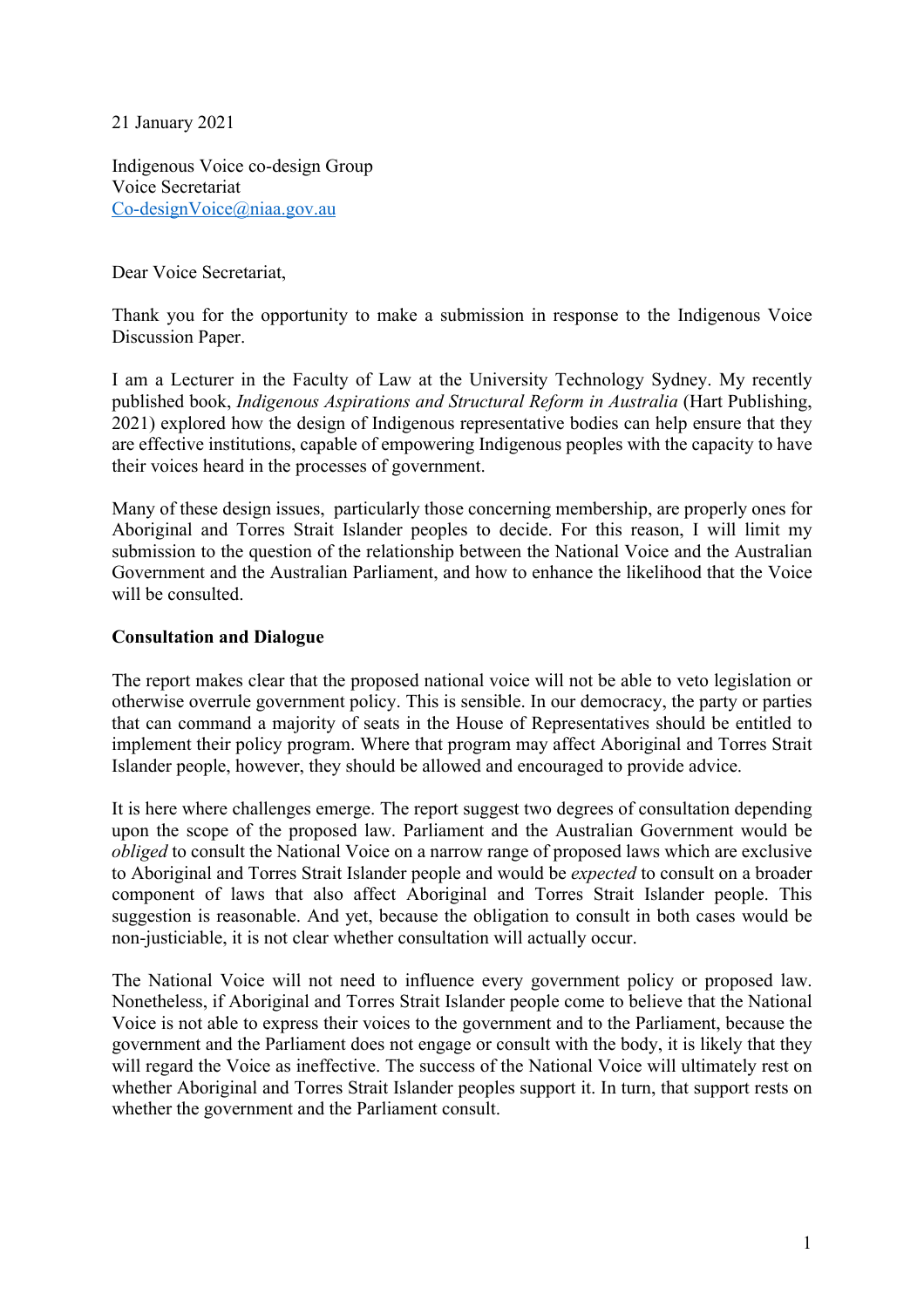For this reason, it is critical that obligations for the Australian government and opportunities for the Australian Parliament to consult are made clear and simple. This does not mean that obligations have to be justiciable.

 Non-justiciable consultative obligations can be effective. Section 2(2) of the *Norwegian Sámi Act 1987* imposes an obligation on Norwegian government agencies to consult the Norwegian Sámi Parliament when making decisions on matters that concern the business of the Parliament. In 2005, this obligation was transformed into a comprehensive political agreement. The agreement applies to all matters 'that may affect Sámi interests directly',<sup>1</sup> which is defined as encompassing all material and immaterial forms of Sámi culture, including land ownership rights. The agreement covers all forms of decision-making including legislation, regulations, administrative decisions, guidelines and governmental reports. Consultation must be 'genuine and effective' and may include consideration and debate by the Sámi Parliament.<sup>2</sup> It does not extend to a veto, but Cabinet documents must indicate where agreement has not been reached and the views of the Sámi Parliament must 'be reflected in the documents submitted'.<sup>3</sup>

 In some cases, this non-justiciable, political obligation works smoothly. The Special Rapporteur on the Rights of Indigenous peoples has praised the agreement as 'represent[ing] good practice'.4 Scholars have noted that it has empowered the Sámi Parliament with 'significantly greater influence and increased responsibility in negotiating laws and measures that are of importance for the Sámi community'.<sup>5</sup> The agreement has been identified as integral  to the development and adoption of several laws, including the landmark *Finnmark Act 2005*, which recognised Sámi rights to land in the northernmost Finnmark County. The formal consultation procedure also strengthened the position of the Sámi Parliament in pushing for amendments to the *Reindeer Husbandry Act 1978*. Reflecting on these events, some scholars have argued that the Sámi Parliament is 'a fully informed formal participant in public decision- making processes', exercising 'a real opportunity to influence both the process and the outcome of matters on which there is consultation'.<sup>6</sup> This is exciting and represents the goal of a National Voice.

 However, while political obligations may enhance the likelihood that Indigenous interests are presented to relevant decision-makers, they cannot guarantee that consultation will occur or that it will be adequate. Unfortunately, the evidence in Norway suggests that the consultation agreement has had a 'mixed' record.<sup>7</sup> Sámi representatives have expressed concern that the Government has 'at times entered into consultations having already decided on outcomes',<sup>8</sup> and there is a perception among Sámi politicians that while the consultation process 'works well in matters of little significance … in the case of issues of major economic and political

<sup>&</sup>lt;sup>1</sup> Procedures for Consultation between the State Authorities and the Sámi Parliament [Norway], signed 11 May ! 2005, art 2. !

 $<sup>2</sup>$  Ibid art 6. !</sup>

 $3$  Ibid. !

<sup>&</sup>lt;sup>4</sup> James Anaya, 'The Situation of the Sámi People in the Sápmi Region of Norway, Sweden and Finland', UN ! Doc A/HRC/18/35/Add.2 (6 June 2011) 7 [17].

 $5$  Torvald Falch, Per Selle and Kristen Strømsnes, 'The Sámi: 25 Years of Indigenous Authority in Norway' (2016)

 15 *Ethnopolitics* 125, 134 – 35. !

<sup>6</sup> Ibid 135. !

<sup>&</sup>lt;sup>7</sup> Human Rights Council, 'Report of the Working Group on the Universal Periodic Review: Norway', UN Doc! A/HRC/13/5 (4 January 2010) 5 [24].

<sup>&</sup>lt;sup>8</sup> Anaya (n 4) 11 [39]. !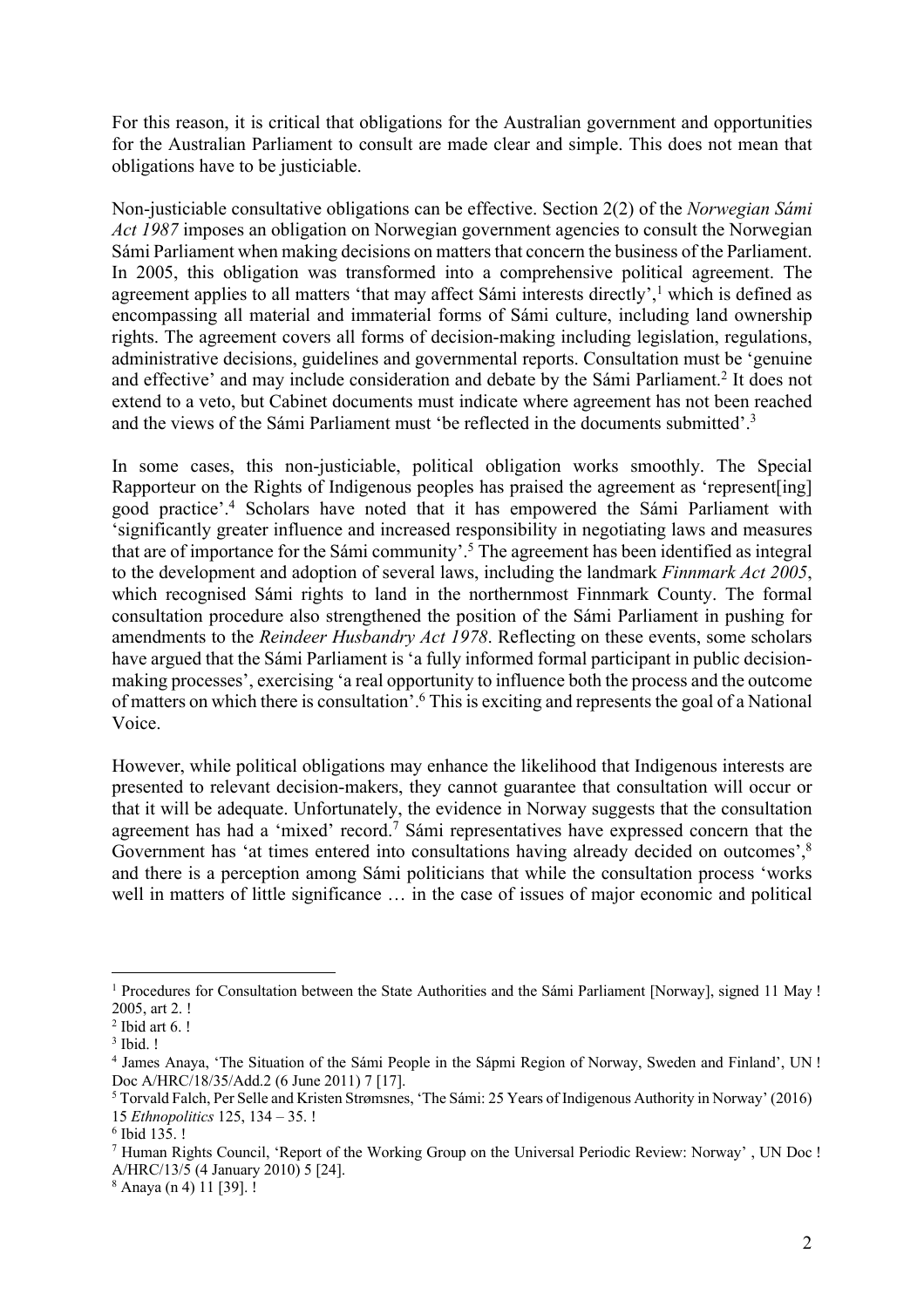importance … Sámi input is incorporated to a very limited degree'.9 For these reasons, the Norwegian Sámi Rights Committee has recommended the agreement be given legal force.<sup>10</sup>

 The experience in Norway suggests that non-justiciable consultative obligations are effective to the extent they prompt a moral obligation or extract a political cost to ignoring Indigenous voices. The Indigenous Voice Interim Report proposes enhancing visibility within the process of conferral and receipt of advice as a means to catalyse that moral obligation. The proposals discussed are reasonable and should be adopted. Others can be considered.

- - The Cabinet secretariat could report annually on the National Voice's involvement in the Cabinet process, including by noting the number of draft Cabinet documents the body is consulted or provides comments on. This measure complements the suggestion that when introducing legislation, relevant Ministers explain how Indigenous views have influenced the Bill, or why those views have not been adopted;
- - The chair of the National Voice could be provided with observer status, permitting them to speak to either House of Parliament on bills affecting Indigenous interests, and deliver an annual report to the nation on Indigenous affairs;
- - A provision modelled on s 17 of the *Legislation Act 2003* (Cth) could require rule- makers to consult with the national body before making legislative instruments, and document how that consultation affected the eventual rule.

 These measures will make it clear to the Australian people whether Aboriginal and Torres Strait Islander peoples are being listened to or not.

 Nevertheless, measures aimed at improving transparency are of limited value. The Uluru Statement from the Heart recognised this fact. This is why the Statement called for a constitutionally entrenched First Nations Voice. The desire that a National Voice be put in the Constitution is informed by the experiences of previous national Indigenous representative bodies in Australia, but it also reflects the fact that constitutional entrenchment is key to the effectiveness and success of the body.

 Putting the body in the constitution requires a referendum. A grassroots popular campaign leading to successful constitutional reform could build considerable moral and political pressure on government and the Parliament to meaningfully listen and engage with the body. The government would not be legally required to consult, but the Australian people would expect that it does just that.

 I recognise that the terms of reference do not allow consideration of constitutional entrenchment. I nonetheless believe it important to make clear that constitutional entrenchment is likely key to the success of the National Voice. In the absence of constitutional backing, enhanced transparency measures are unlikely to impose that moral or political obligation on the government and on the Parliament to engage. Without that obligation, government and the Parliament may choose to ignore the National Voice.

<sup>&</sup>lt;sup>9</sup> Adam Stepien, Anna Petretei, and Timo Koivurova, ' Sámi Parliaments in Finland, Norway, and Sweden' in! Tove Malloy, Alexander Osipov and Balázs Vizi (eds), *Managing Diversity through Non-Territorial Autonomy:* .  *Assessing Advantages, Deficiencies, and Risks* (Oxford University Press, 2015 ) 117, 130. !

<sup>&</sup>lt;sup>10</sup> Sámi Rights Committee, 'Den Nye Sameretten' (NOU 2007:13). !